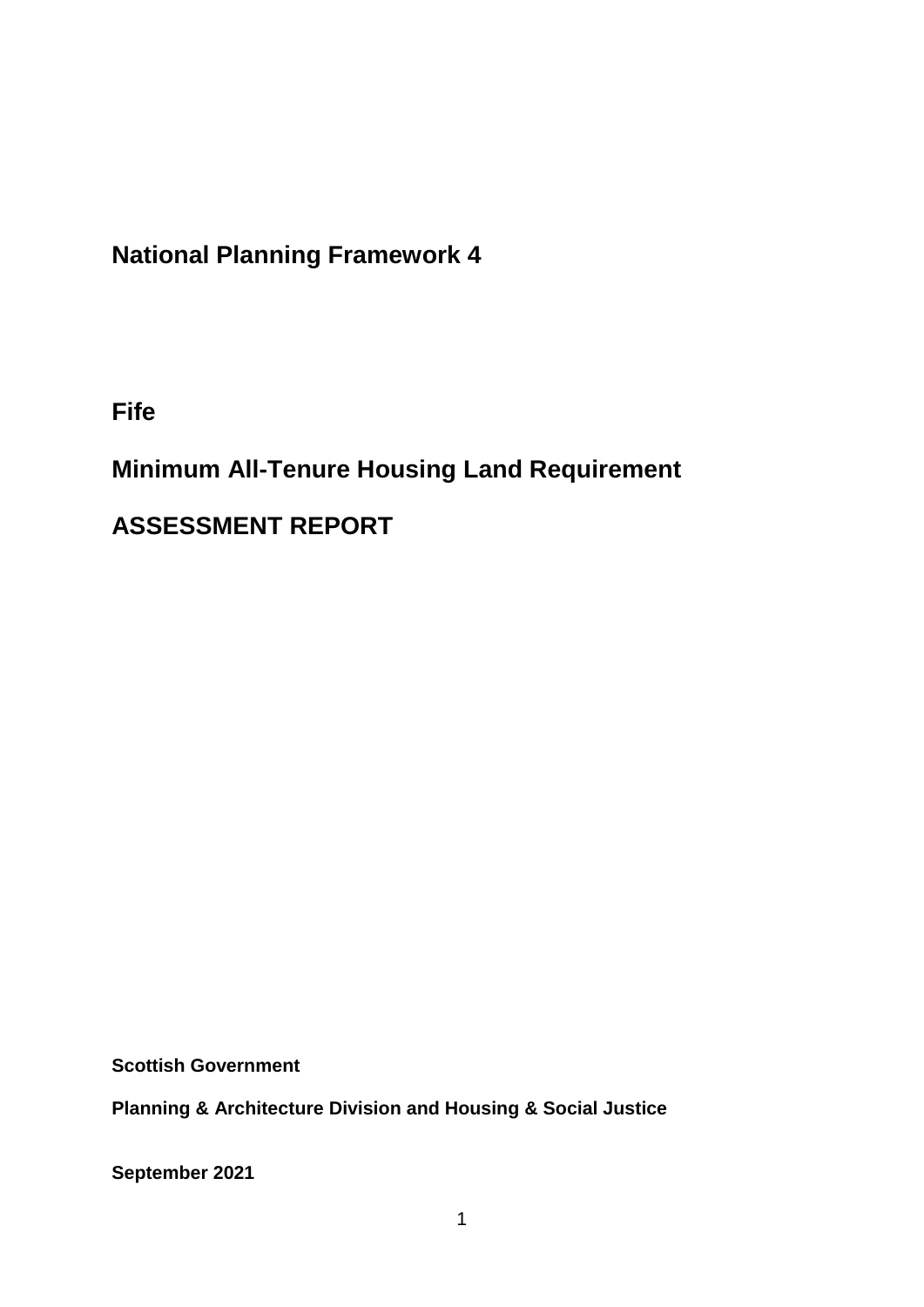|             | <b>CORE OUTPUTS ASSESSMENT</b>                                                                                                                                                                                                                                                                                                                                                                                                                                                                                                                                                                                                                                                                                                                                                                                                                                                                                                                                                                    |                                                     |                                               |       |  |  |  |
|-------------|---------------------------------------------------------------------------------------------------------------------------------------------------------------------------------------------------------------------------------------------------------------------------------------------------------------------------------------------------------------------------------------------------------------------------------------------------------------------------------------------------------------------------------------------------------------------------------------------------------------------------------------------------------------------------------------------------------------------------------------------------------------------------------------------------------------------------------------------------------------------------------------------------------------------------------------------------------------------------------------------------|-----------------------------------------------------|-----------------------------------------------|-------|--|--|--|
| 1           | <b>Locally Adjusted Estimate</b>                                                                                                                                                                                                                                                                                                                                                                                                                                                                                                                                                                                                                                                                                                                                                                                                                                                                                                                                                                  |                                                     |                                               |       |  |  |  |
|             |                                                                                                                                                                                                                                                                                                                                                                                                                                                                                                                                                                                                                                                                                                                                                                                                                                                                                                                                                                                                   | <b>Initial</b><br><b>Default</b><br><b>Estimate</b> | Locally<br><b>Adjusted</b><br><b>Estimate</b> |       |  |  |  |
|             | <b>Fife North</b>                                                                                                                                                                                                                                                                                                                                                                                                                                                                                                                                                                                                                                                                                                                                                                                                                                                                                                                                                                                 | 1,050                                               |                                               | 1,700 |  |  |  |
|             | <b>Fife Central and South</b>                                                                                                                                                                                                                                                                                                                                                                                                                                                                                                                                                                                                                                                                                                                                                                                                                                                                                                                                                                     | 4,200                                               |                                               | 5,650 |  |  |  |
|             | <b>Fife</b>                                                                                                                                                                                                                                                                                                                                                                                                                                                                                                                                                                                                                                                                                                                                                                                                                                                                                                                                                                                       | 5,250                                               |                                               | 7,350 |  |  |  |
| $\mathbf 2$ | The locally adjusted estimate (1,700) for Fife North has been considered<br>against the Council's Housing Land Audit completions figures (1,330). The<br>Scottish Government 10 year completions figure for Fife North is 2,403<br>(Housing statistics quarterly update: new housebuilding and affordable<br>housing supply - gov.scot (www.gov.scot)).<br>Fife Central and South presents an adjusted estimate of 5,650. This is<br>significantly below the Housing Land Audit 10 year completions of 8,350 and<br>the Scottish Government completions for the area (9,613) (Housing statistics<br>quarterly update: new housebuilding and affordable housing supply - gov.scot<br>$(www.gov.scot)$ ).<br><b>Household Projections (Newly-Forming Households)</b><br>The National Records of Scotland (NRS) 2018-based principal household<br>projection has been used by the Council and no adjustment is proposed. The<br>single year data is generated correctly within the Excel calculator. |                                                     |                                               |       |  |  |  |
|             | <b>Household Projection: Default Compared to Adjusted Estimates</b>                                                                                                                                                                                                                                                                                                                                                                                                                                                                                                                                                                                                                                                                                                                                                                                                                                                                                                                               |                                                     |                                               |       |  |  |  |
|             |                                                                                                                                                                                                                                                                                                                                                                                                                                                                                                                                                                                                                                                                                                                                                                                                                                                                                                                                                                                                   | <b>Default</b>                                      | <b>Adjusted</b>                               |       |  |  |  |
|             | <b>Fife North</b>                                                                                                                                                                                                                                                                                                                                                                                                                                                                                                                                                                                                                                                                                                                                                                                                                                                                                                                                                                                 | 700                                                 | 700                                           |       |  |  |  |
|             | <b>Fife Central and South</b>                                                                                                                                                                                                                                                                                                                                                                                                                                                                                                                                                                                                                                                                                                                                                                                                                                                                                                                                                                     | 2,750                                               | 2,750                                         |       |  |  |  |
|             | <b>Fife</b>                                                                                                                                                                                                                                                                                                                                                                                                                                                                                                                                                                                                                                                                                                                                                                                                                                                                                                                                                                                       | 3,450                                               | 3,450                                         |       |  |  |  |
| 3           | <b>Existing Housing Need</b><br><b>Existing Housing Need: Default Compared to Adjusted Estimates</b>                                                                                                                                                                                                                                                                                                                                                                                                                                                                                                                                                                                                                                                                                                                                                                                                                                                                                              |                                                     |                                               |       |  |  |  |
|             |                                                                                                                                                                                                                                                                                                                                                                                                                                                                                                                                                                                                                                                                                                                                                                                                                                                                                                                                                                                                   | <b>Default</b>                                      | <b>Adjusted</b>                               |       |  |  |  |
|             | <b>Fife North</b>                                                                                                                                                                                                                                                                                                                                                                                                                                                                                                                                                                                                                                                                                                                                                                                                                                                                                                                                                                                 | 150                                                 | 650                                           |       |  |  |  |
|             | Fife (Central and South)                                                                                                                                                                                                                                                                                                                                                                                                                                                                                                                                                                                                                                                                                                                                                                                                                                                                                                                                                                          | 600                                                 | 1,750                                         |       |  |  |  |
|             | <b>Fife</b>                                                                                                                                                                                                                                                                                                                                                                                                                                                                                                                                                                                                                                                                                                                                                                                                                                                                                                                                                                                       | 750                                                 | 2,400                                         |       |  |  |  |
|             |                                                                                                                                                                                                                                                                                                                                                                                                                                                                                                                                                                                                                                                                                                                                                                                                                                                                                                                                                                                                   |                                                     |                                               |       |  |  |  |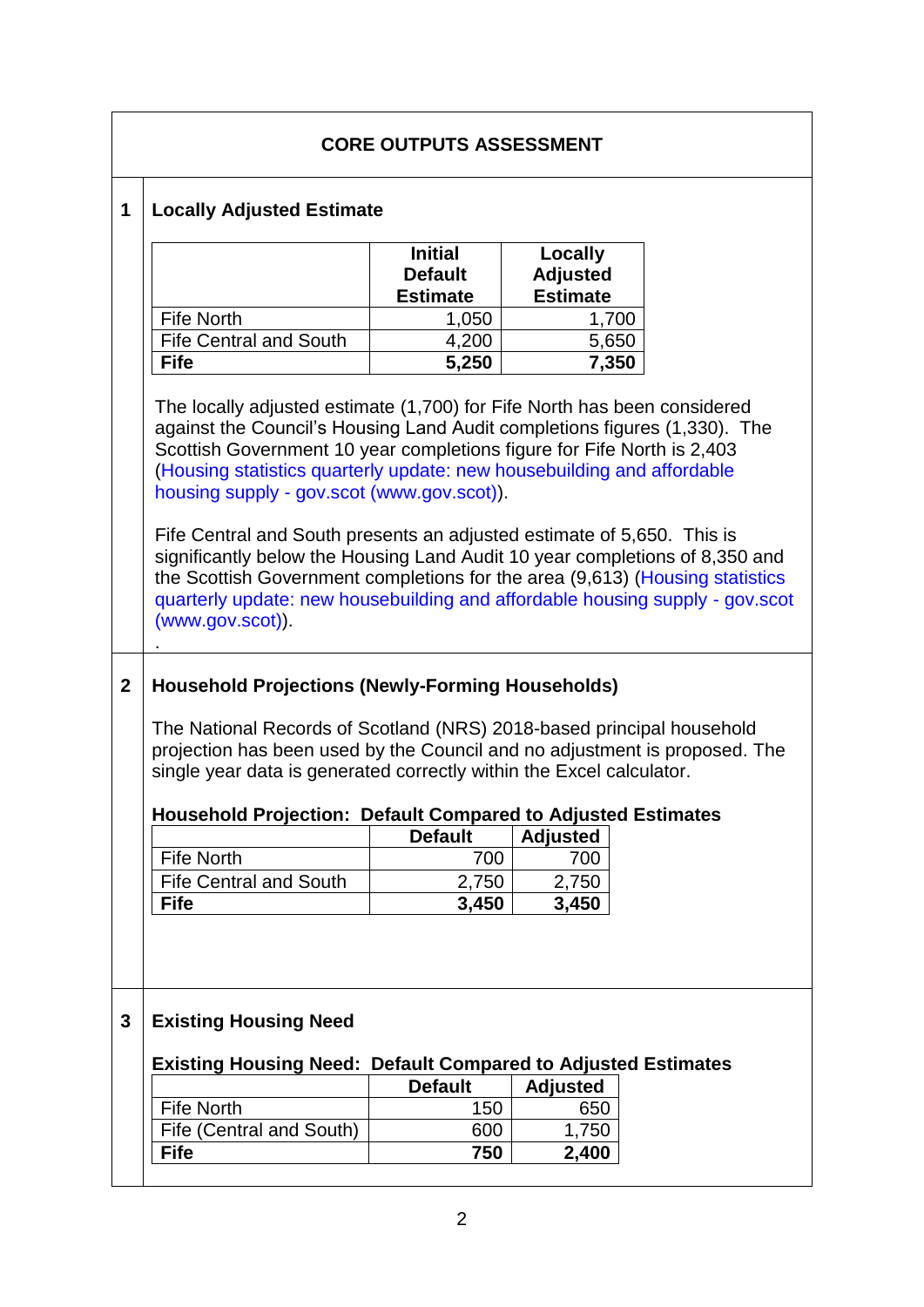The TAYplan authorities invited Arniel Johnston to assist in their next Housing Need and Demand Assessment (HNDA) including alternative existing housing need estimates. The estimates were produced using a household survey carried out online and by telephone with around 2,100 interviews being undertaken. The methodology used took account of the need to avoid double counting and to ensure the sample is statistically robust.

The proposed existing housing need figures are derived from five elements:

- Homeless households and those in temporary accommodation: the authority note that the pandemic has led to significantly increased statutory homeless cases, not reflected in the initial default estimate data which is based on 31 March 2020 data
- Concealed and overcrowded
- Waiting list information relates to specialist housing

The use of these element results in existing housing need estimates that are substantially higher than the default figures.

### **4 Flexibility Allowance**

Fife use the default flexibility allowance of 25%.

| <b>CORE PROCESSES ASSESSMENT</b> |                                                                                                                                                                                                                                                                                                                                                                                                                         |  |  |  |
|----------------------------------|-------------------------------------------------------------------------------------------------------------------------------------------------------------------------------------------------------------------------------------------------------------------------------------------------------------------------------------------------------------------------------------------------------------------------|--|--|--|
| 1                                | Using the Response Template and Excel Calculator                                                                                                                                                                                                                                                                                                                                                                        |  |  |  |
|                                  | The Response Template has been used to make the case for change, word<br>limits have been slightly exceeded with addition of a covering letter. The<br>template is completed correctly.                                                                                                                                                                                                                                 |  |  |  |
|                                  | The Council has submitted a copy of the adjusted Excel calculator. However,<br>it has said there is an error in the default formula for splitting the existing<br>housing need between Fife North and Fife Central and South. The authority<br>have provided the relevant information in the template response. The newly-<br>forming household split formula is the same however no error has been<br>identified here. |  |  |  |
| $\mathbf{2}$                     | Housing Market Partnership (HMP) and Stakeholders Involvement                                                                                                                                                                                                                                                                                                                                                           |  |  |  |
|                                  | The HMP and stakeholders were made up of Council officers, private<br>developers, Homes for Scotland, Fife Housing Partnership and other<br>interested parties.                                                                                                                                                                                                                                                         |  |  |  |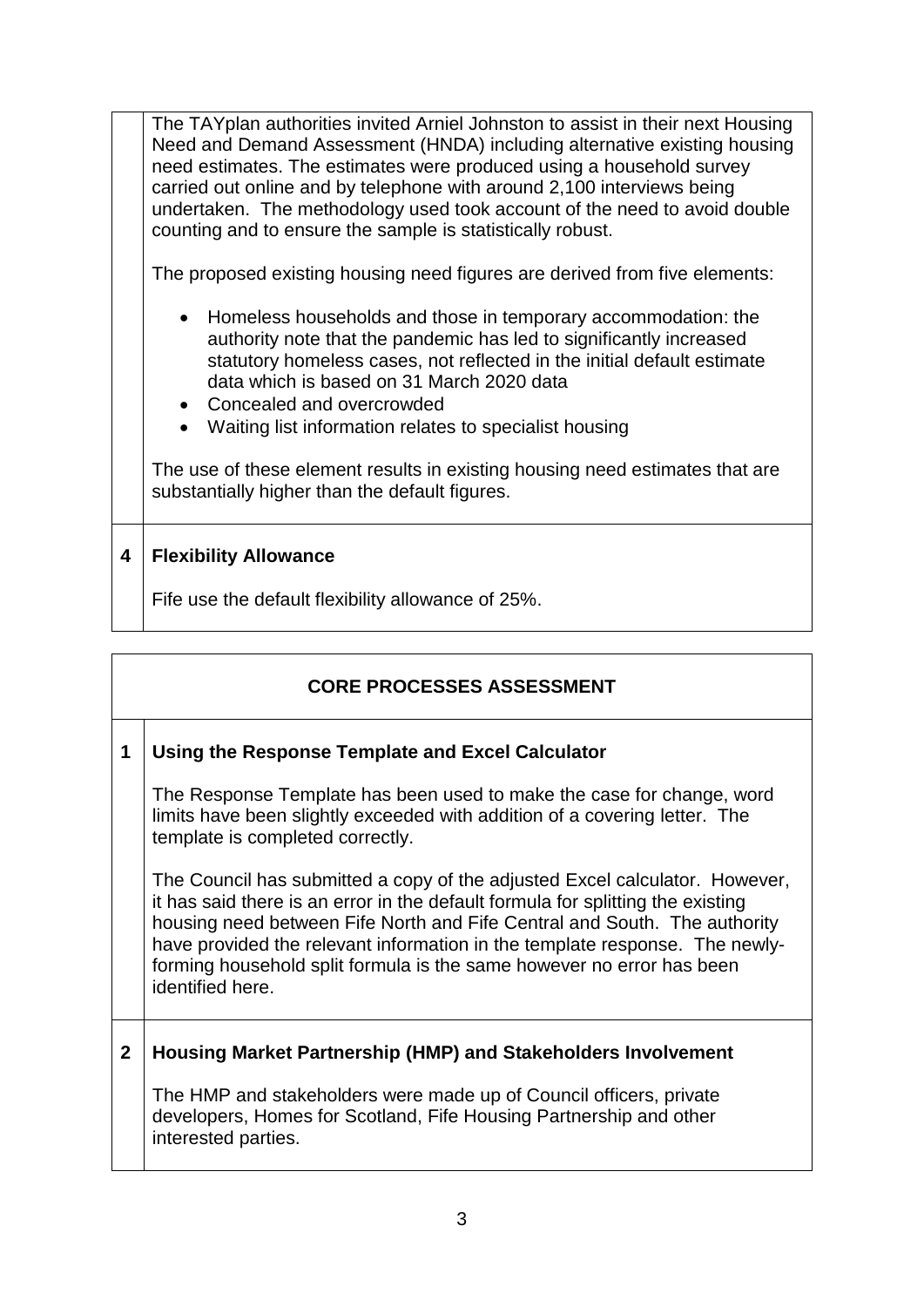There is a general view of the initial default estimate figures being low and not reflective of the housing delivery requirements. Concerns are raised around household projections being 2018-based and the risk of relying on past trends to estimate future household formation.

There is a request for the Scottish Government and Housing Services 10-year affordable housing target to be considered for the delivery of affordable housing to ensure there is no disconnection through the setting of a minimum target.

Homes for Scotland believe the estimate should be set at levels that support the delivery of at least 25,000 homes of all-tenures each year across Scotland. This represents a 10.6% increase on the 22,596 homes built in Scotland in 2019. In applying this to local authorities Homes for Scotland have proportionally uplifted the total number of homes delivered in each authority in 2019 by 10.6%. Other HMP members and stakeholders believe that this approach does not take into account the peaks and troughs associated with housing delivery and inflates housing need in some authorities.

The locally adjusted estimate was not be agreed by the HMP.

### **3 Joint Housing and Planning Senior Official Sign-Off**

Full sign-off by heads of planning and housing for Fife Council.

#### **4 Statistical Evidence**

The Council has used some robust sources of statistical evidence to support their case including:

- NRS 2018-based household projection
- Scottish Government homelessness data
- Scottish Government of *both* concealed *and* overcrowded households

They have also used some recognised local data sources including:

• Fife Housing Register

And they have also used findings from a local HNDA Survey. The Council gives reasons for the use of their Housing Land Audit completions data over the SG default figures, however this does not make clear why they believe the Housing Land Audit figures to be more robust.

### **5 Policy Evidence**

Fife Council indicate that there is on-going work to update the HNDA(3) for Edinburgh and South-East Scotland and Tay Cities.